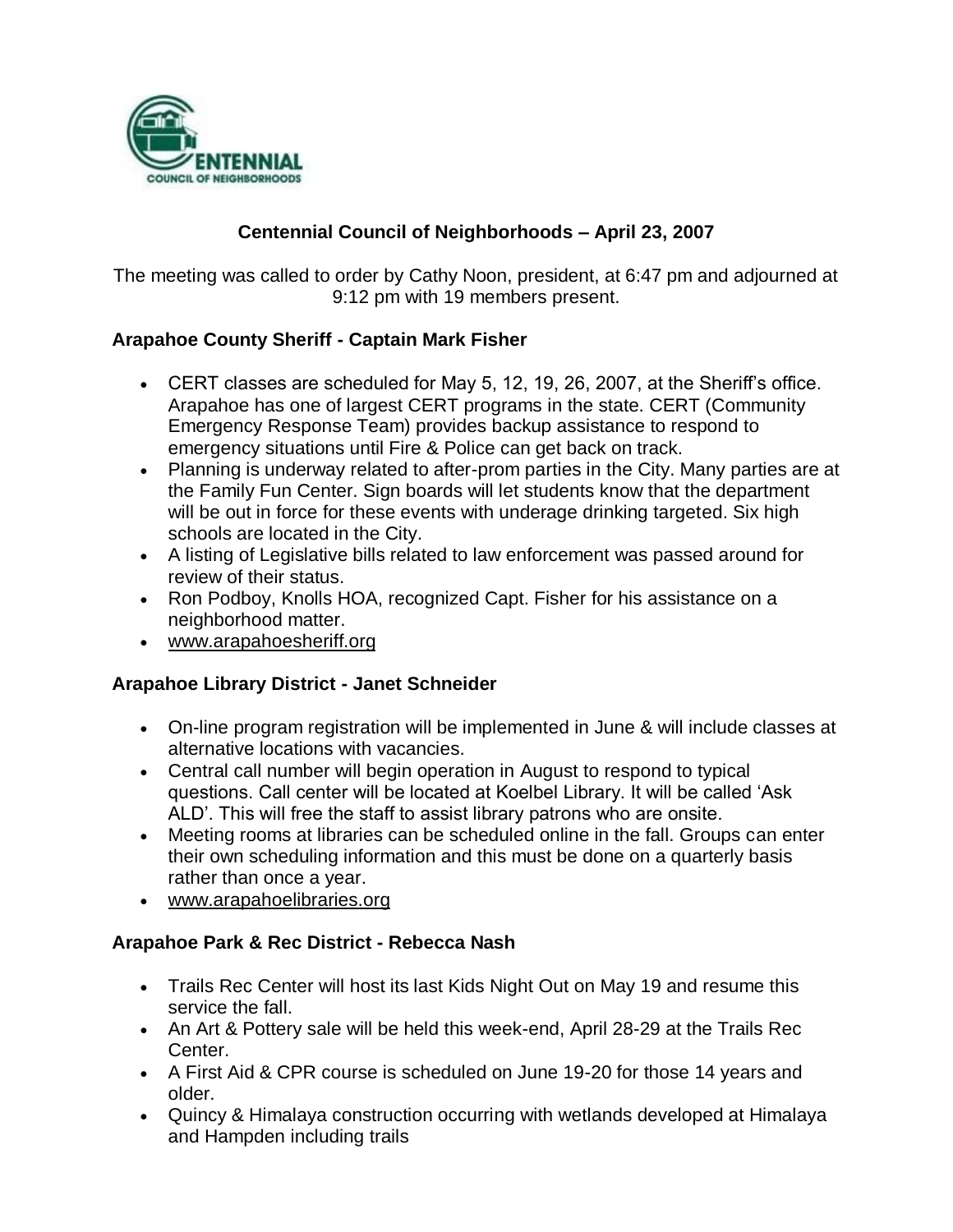- Trees have been planted at Piney Creek and Hollow Park. The quality of the trees is good.
- Village Park shelter is under construction with the playground completed and the shelter soon to be completed.
- www.aprd.org

## **Fire Districts Chief - Jerry Rhodes, Cunningham Fire District**

- Centennial-only data will now be consolidated or captured and included in one quarterly report from the 4 fire districts.
- Parker: Household Chemical Roundup on April 28 at Parker training facility. Information on the web site.
- Parker's new station at Euclid & Arapahoe is under plan review.
- Event on April 20: Ponderosa HS had an event with a small explosive with material available for a second explosive.
- Cunningham: April 30 at Eaglecrest HS, the department will have a crash scenario with Air Life, Sheriff's Dept., school personnel and students. Students participating in the scenario will wear gray makeup during remainder of week and do not speak with anyone to carry out the impact of the scenario. A program for parents has been developed to help deter underage drinking in homes.
- EMS Week May 19-26 Open House at Cunningham Station 3 at Piccadilly & Riviera in on May 19, 10:00 am – 1:00 pm.
- 'Moving on with Mark' event, a fundraiser for Mark Mather to assist with the cost of prosthetics is underway. Mark had contracted bacterial meningitis and lost both arms and legs.
- Littleton: Airlife Memorial on Sunday, April 29 at Hudson Gardens
- South Metro: The fire district asks that everyone think prevention with the wildland season coming up.
- Family Fun & Fitness Festival is scheduled on May 5 at Centennial Health Plaza.
- www.cfpd.org www. littletongov.org www.parkerfire.org www.southmetro.org

## **South Suburban Park & Rec District - Jean Flynn**

- Jean Flynn submitted the following information: A summer fun pass is available for everyone. Youth, 2-17 years and seniors 65+ can have unlimited play from May 26-September 3, at 3 recreation centers and 4 outdoor pools for \$100. Special pricing is also available for adults & families. Rec Centers: Buck, Goodson, Lone Tree. Pools: Harlow, Franklin, Holly, & Cook Creek.
- www.sspr.org

## **City of Centennial - Nancy Reubert**

- Distributed the first City of Centennial annual report at  $3<sup>rd</sup>$  State of the City. Mayor Pye called for a community visioning project involving citizens to determine the city's long range future. Citizens are asking for more services raising the question of whether the original vision of minimal government is still valid.
- Cost of city services is rising faster than city revenues projecting a problem in the near future.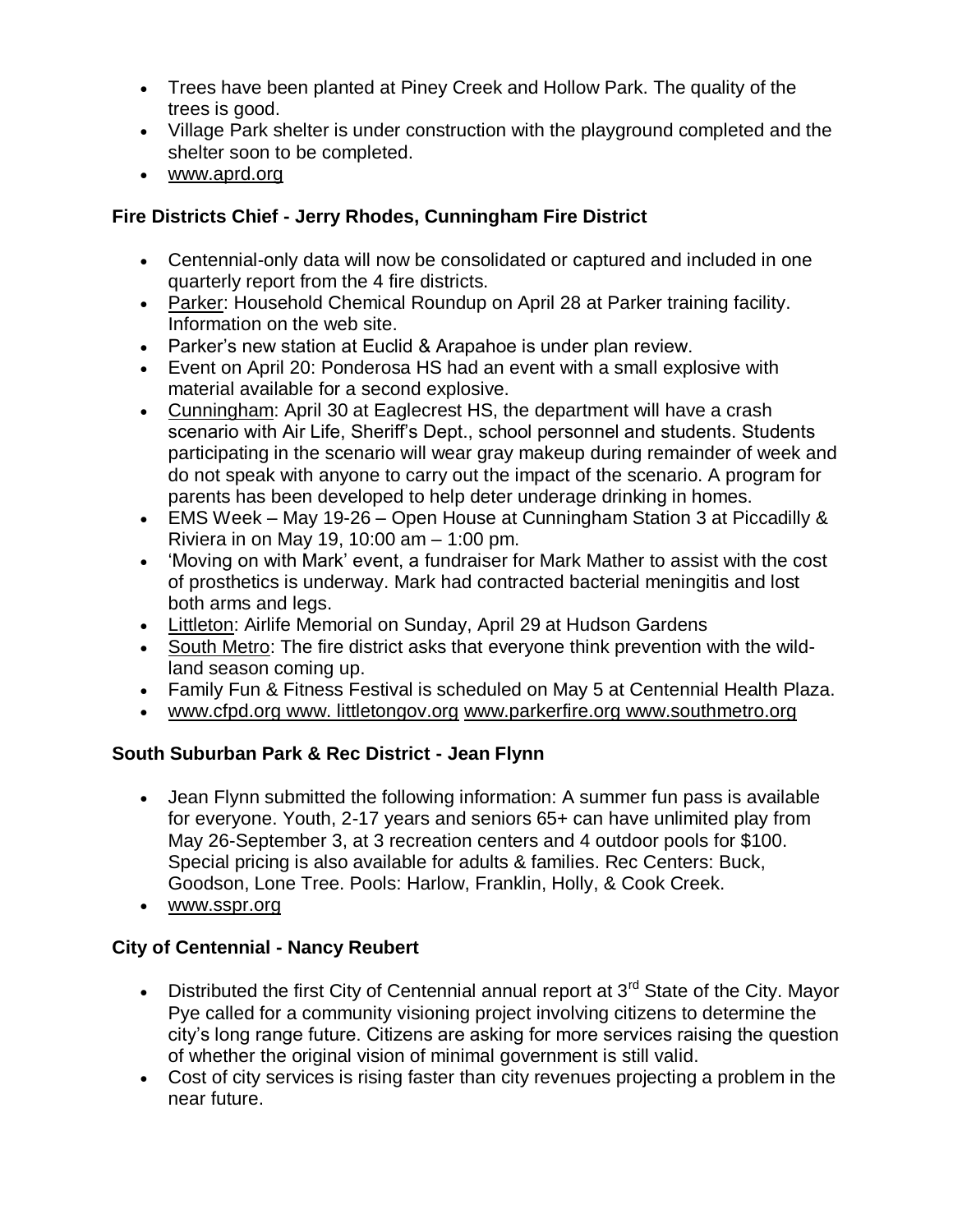- Public works and public safety are about  $\frac{3}{4}$  of the city budget and drive city costs. Cost increases in materials for roads created increases in public works budget. It is timely to ask citizens what the do/do not want to pay for.
- Council Workshop: Maximizing city revenue sources & options for possible new revenue streams. As a statutory city, options are limited. Council has directed staff to begin process of beginning home rule efforts.
- Other projects of interest to Council: noise ordinance, how to improve/preserve visual appeal of our rights of way, graffiti removal, tightening up on home businesses that cause property deterioration, preserving older neighborhoods, revising the look & functionality of the city website, working through Centennial airport-related issues.
- City will begin negotiating two biggest contracts this year: 1) County for public works and public safety, and a contract to run the city's land use services department (this will be bid out with an extensive rfp)
- April 16 meeting, Council adopted neighbor traffic calming policy; created a park & open space advisory board which will advise Council on how to spend open space dollars. Council Members from each ward will recommend two people & the mayor will choose one member from each ward. A study designed to determine the city's open space philosophy is underway. Recommendations must be received from Council Members by June 1.
- Ward I meeting, April 30, 6:30 pm at Southglenn Library includes an update on the Streets of Southglenn.
- John Newhouse, Arapahoe County, tracks 90 locations for mosquitoes and treatments.
- www.centennialcolorado.com

# **CenCON Business**

### **Cathy Noon, President**

- Due to Memorial Day, the May meeting was re-scheduled to May 21 at the same location.
- Snow & Ice Task Force: A presentation was made to a large group about snow removal costs during the past winter. Numerous stakeholders are represented on the committee [fire, police, school districts, staff, bus bench, etc.]. From Dec. 20- Feb 12, \$1.6 million was spent on snow removal with \$347,000 paid to contractors. The Task Force is reviewing the current plan, road treatments, emergency operations center, 720-874-ROAD number for reporting and other items. Sub-groups have been established and the next large group meeting is scheduled for June.
- Cathy Noon reported on a Centennial Airport Authority meeting held on April 14 to discuss the airport influence area. Present: County and City staff, airport businesses, city council members, county commissioners, airport staff. An education piece was put on by the airport with additional meetings being considered. Douglas County does not recognize airport guidelines re: influence area and noise boundaries. The East-West runway typically has 5%-10% usage and on any given day can receive 30% of usage. Additional information was discussed. The Centennial Airport has a \$1 billion annual impact on the community.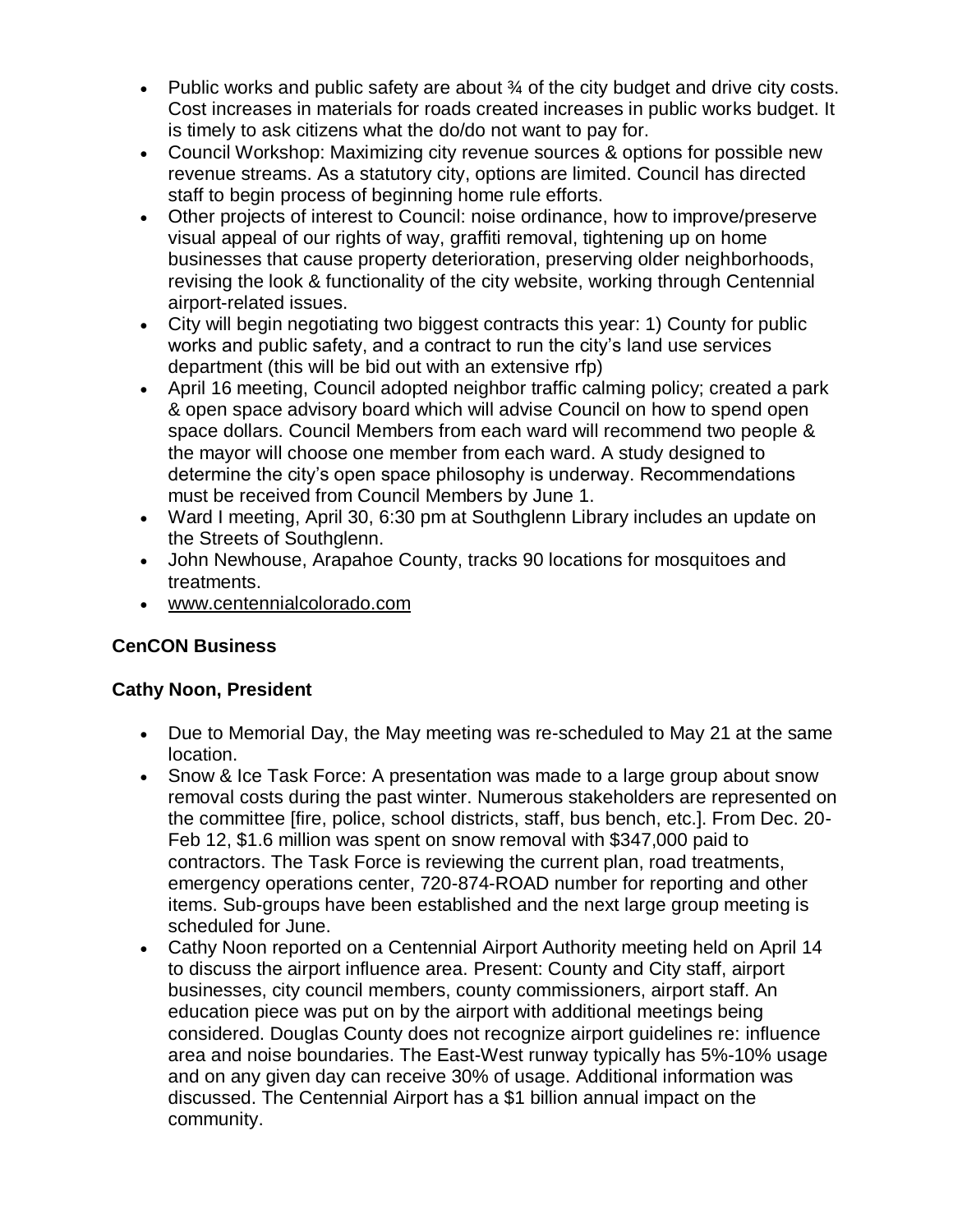**Ron Podboy, 1st Vice President**: Has made a few contacts and requested information regarding CenCON membership.

**Elections:** Discussed changing the bylaws to create a co-chair/co-president position. Several options were discussed and a proposal based on member suggestions will be formulated by the board and sent to the membership for consideration. The use of electronic communications as a method of voting was approved by the members present at the meeting.

Re-elected as officers:

Cathy Noon, President Ron Podboy, 1st Vice-President Jim Levy, 2nd Vice-President Don Strickland, Treasurer Gerry Cummins, Secretary

### **Minutes Gerry Cummins, Secretary**

 Moved by Jim Levy, seconded by Ron Podboy, to approve the March 26, 2007 minutes. Motion carried.

### **Treasurer's Report Don Strickland, Treasurer**

#### **March**

| <b>Checking</b><br><b>Previous Balance:</b> | \$489.84 | <b>Savings</b><br>Previous Balance: | \$2949.78 |
|---------------------------------------------|----------|-------------------------------------|-----------|
| Income:                                     |          | 780.00 Income (Interest):           | 1.09      |
| Expenses:                                   | 150.00   |                                     |           |
| <b>Closing Balance:</b>                     |          | \$1119.84 Closing Balance:          | \$2950.87 |

Total Paid Members: 31

## **Plans Jim Levy, 2nd Vice President**

- Has received a referral from Douglas County, the former Wendy's at County Line and Quebec.
- Considered the application at 4700 E. Dry Creek Road applying for annexation and re-zoning
- Concerns: lack of info about development plans

**Other:** Tom Reed, Hanover Place HOA: Expressed his concern about the identity of Centennial and as a result has developed a 3'X5' Centennial flag, featuring the City logo and City name. Flag will be presented to the City at a Pye & Coffee event. He asked for & received the endorsement of CenCON for the flag.